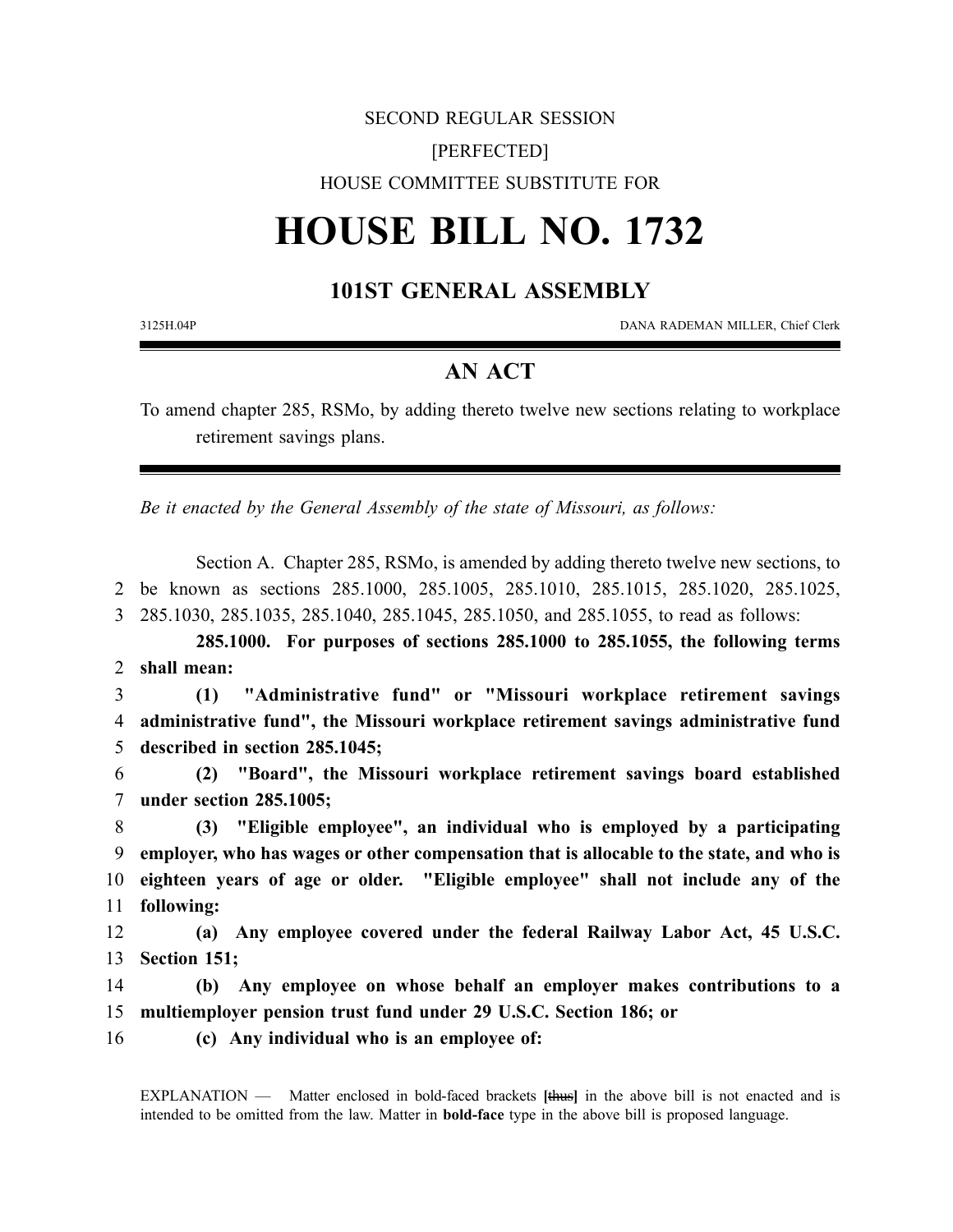**a. The federal government;**

**b. Any state government in the United States; or**

 **c. Any county, municipal corporation, or political subdivision of any state in the United States;**

 **(4) "Eligible employer", a person or entity engaged in a business, industry, profession, trade, or other enterprise in the state of Missouri, whether for-profit or not- for-profit, provided that such a person or entity employs no more than fifty employees. A person or entity who qualifies as an eligible employer but who later employs more than fifty employees shall be permitted to remain an eligible employer for a period of five years beginning on the date on which the person or entity first employs more than fifty employees. After such five-year period has ended, the person or entity shall immediately cease to qualify as an eligible employer and shall be prohibited from further participation in the plan. For purposes of this subdivision, an eligible employer shall not include:**

**(a) The federal government;**

**(b) The state of Missouri;**

 **(c) Any county, municipal corporation, or political subdivision of the state of Missouri; or**

 **(d) An employer that maintains a specified tax-favored retirement plan for its employees or that has effectively done so in form and operation at any time within the current or two preceding calendar years. If an employer does not maintain a specified tax-favored retirement plan for a portion of a calendar year ending on or after the effective date of sections 285.1000 to 285.1055 and adopts such a plan effective for the remainder of that calendar year, the employer shall not be treated as an eligible employer for that remainder of the year;**

 **(5) "ERISA", the Employee Retirement Income Security Act of 1974, as amended, 29 U.S.C. Section 1001 et seq.;**

**(6) "Internal Revenue Code", the Internal Revenue Code of 1986, as amended;**

 **(7) "Participant", an eligible employee or other individual who has a balance credited to his or her account under the plan;**

 **(8) "Participating employer", an eligible employer that is participating in the plan provided for by sections 285.1000 to 285.1055;**

 **(9) "Plan" or "Missouri workplace retirement savings plan", the multiple- employer retirement savings plan established by sections 285.1000 to 285.1055, which shall be treated as a single plan under Title I of ERISA and is described in sections 401 (a), 401(k), and 413(c) of the Internal Revenue Code, in which multiple employers may choose to participate regardless of whether any relationship exists between and among**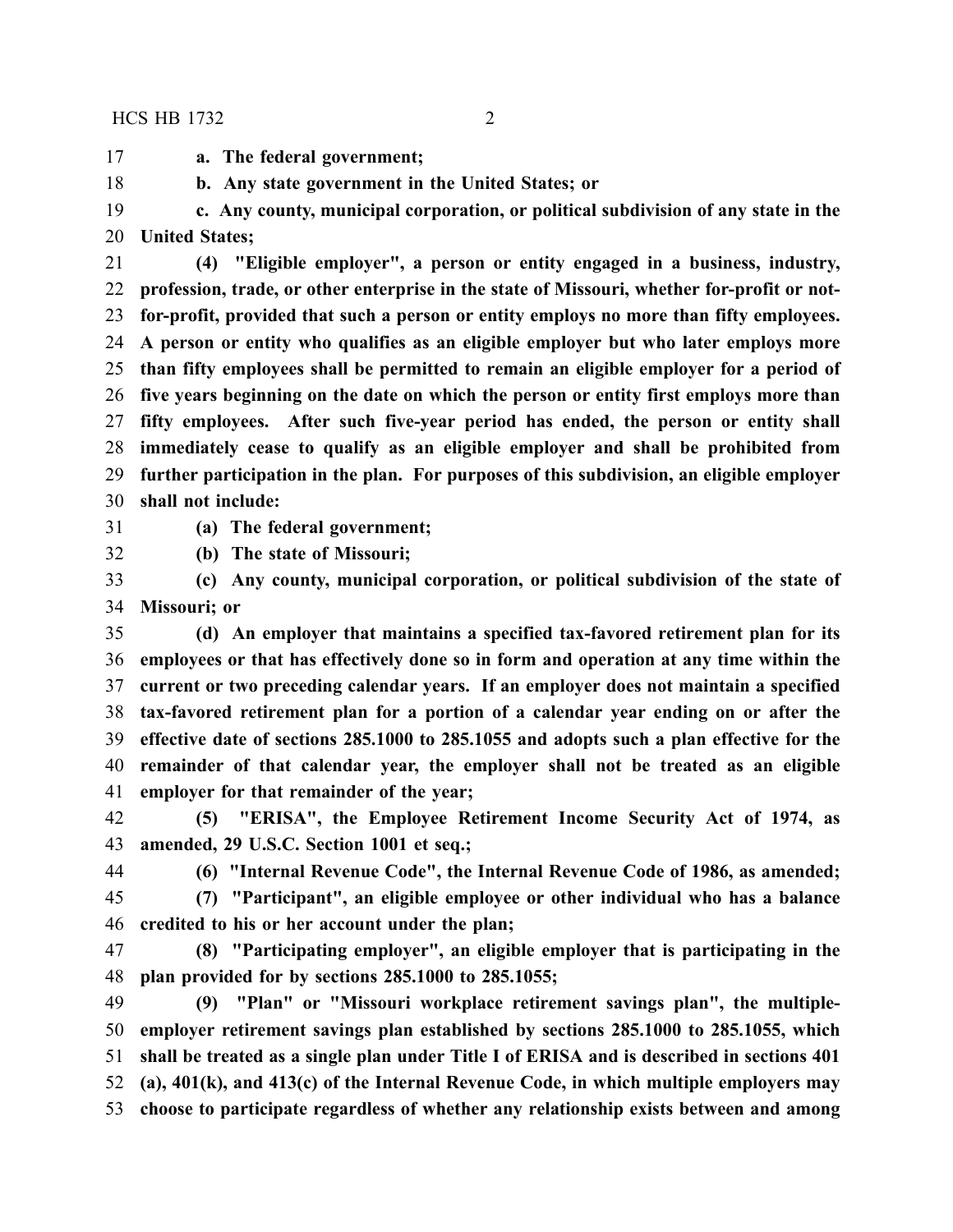**the employers other than their participation in the plan. Based on the context, the term**

 **"plan" may also refer to multiple plans if multiple plans are established under sections 285.1000 to 285.1055;**

 **(10) "Self-employed individual", an individual who is eighteen years of age or older, is self-employed, and has self-employment income or other compensation from self-employment that is allocable to the state of Missouri;**

 **(11) "Specified tax-favored retirement plan", a retirement plan that is tax- qualified under, or is described in and satisfies the requirements of, section 401(a), 401 (k), 403(a), 403(b), 408(k)(Simplified Employee Pension), or 408(p)(SIMPLE-IRA) of the Internal Revenue Code;**

 **(12) "Total fees and expenses", all fees, costs, and expenses including, but not limited to, administrative expenses, investment expenses, investment advice expenses, accounting costs, actuarial costs, legal costs, marketing expenses, education expenses, trading costs, insurance annuitization costs, and other miscellaneous costs;**

**(13) "Trust", the trust in which the assets of the plan are held.**

**285.1005. 1. The "Missouri Workplace Retirement Savings Board" is hereby established in the office of the state treasurer.**

 **2. The board shall consist of the following members, with the state treasurer, or his or her designee, serving as chair:**

**(1) The state treasurer, or his or her designee;**

 **(2) An individual who has a favorable reputation for skill, knowledge, and experience in the field of retirement savings and investments, to be appointed by the governor with the advice and consent of the senate;**

 **(3) An individual who has a favorable reputation for skill, knowledge, and experience relating to small business, to be appointed by the governor with the advice and consent of the senate;**

 **(4) An individual who is a representative of an association representing employees or who has a favorable reputation for skill, knowledge, and experience in the interests of employees in retirement savings, to be appointed by the speaker of the house of representatives;**

 **(5) An individual who has a favorable reputation for skill, knowledge, and experience in the interests of employers in retirement savings, to be appointed by the president pro tempore of the senate;**

 **(6) A retired individual to be a representative of the interests of retirees, to be appointed by the speaker of the house of representatives;**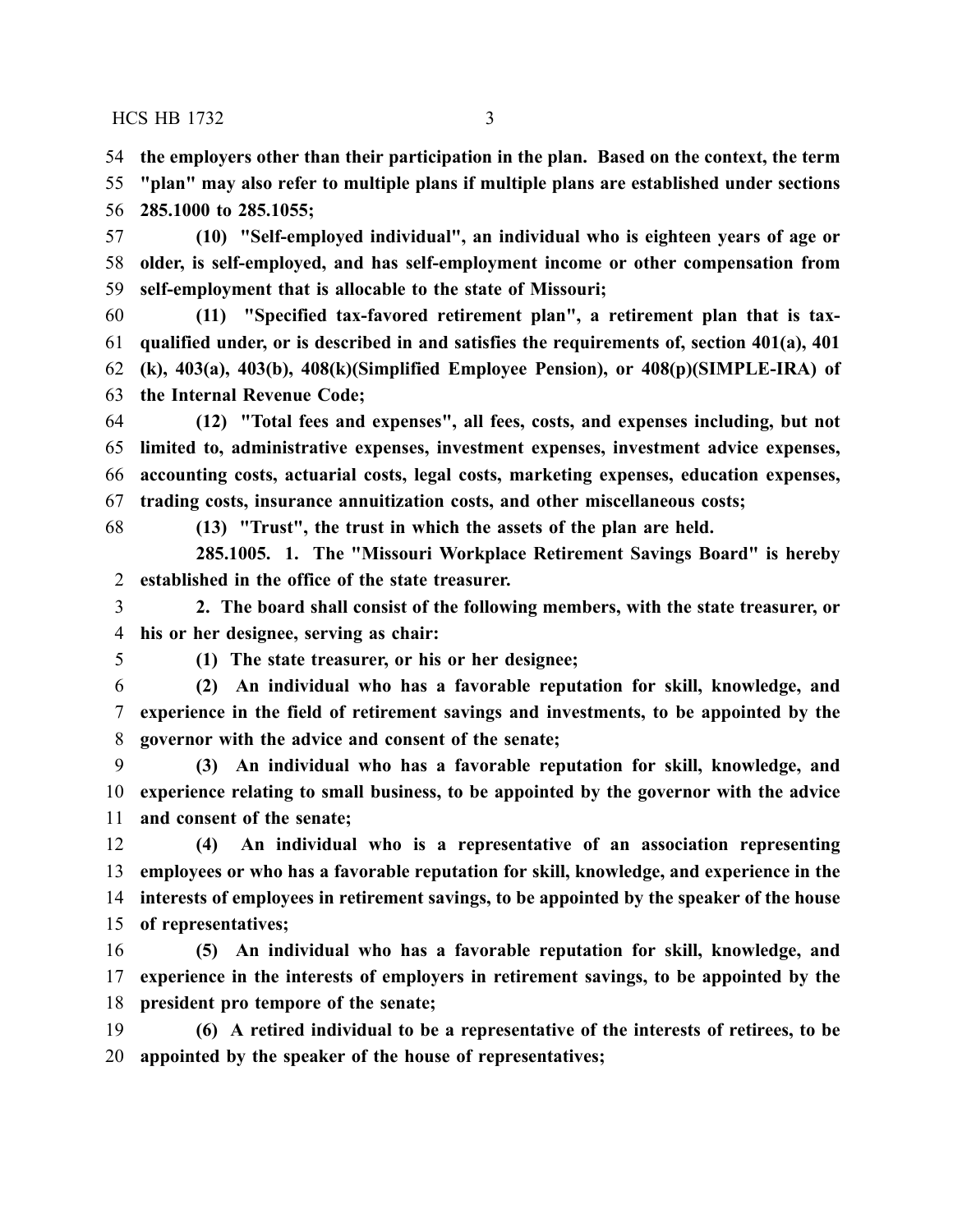**(7) An individual who has a favorable reputation for skill, knowledge, and experience in retirement investment products or retirement plan designs, to be appointed by the president pro tempore of the senate;**

 **(8) A member of the house of representatives to be appointed by the speaker of the house of representatives; and**

 **(9) A member of the senate to be appointed by the president pro tempore of the senate.**

 **3. The governor, the president pro tempore of the senate, and the speaker of the house of representatives shall make the respective initial appointments to the board for terms of office beginning on January 1, 2023.**

 **4. Members of the board appointed by the governor, the president pro tempore of the senate, and the speaker of the house of representatives shall serve at the pleasure of the appointing authority.**

 **5. The term of office of each member of the board shall be four years. Any member is eligible to be reappointed. If there is a vacancy for any reason, the appropriate appointing authority shall make an appointment, to become immediately effective, for the unexpired term.**

 **6. All members of the board shall serve without compensation and shall be reimbursed from the administrative fund for necessary travel expenses incurred in carrying out the duties of the board.**

 **7. A majority of the voting members of the board shall constitute a quorum for the transaction of business.**

**285.1010. 1. The board, subject to the authority granted under sections 285.1000 to 285.1055, shall design, develop, and implement the plan, and to that end, may conduct market, legal, and feasibility analyses.**

 **2. The members of the board shall be fiduciaries of the plan under ERISA, and the board shall have the following powers, authorities, and duties:**

 **(1) To establish, implement, and maintain the plan, in each case acting on behalf of the state of Missouri, including, in its discretion, more than one plan;**

 **(2) To cause the plan, trust, and arrangements and accounts established under the plan to be designed, established, and operated:**

**(a) In accordance with best practices for retirement savings vehicles;**

 **(b) To encourage participation, saving, sound investment practices, and appropriate selection of default investments;**

**(c) To maximize simplicity and ease of administration for eligible employers;**

**(d) To minimize costs, including by collective investment and economies of scale;**

**and**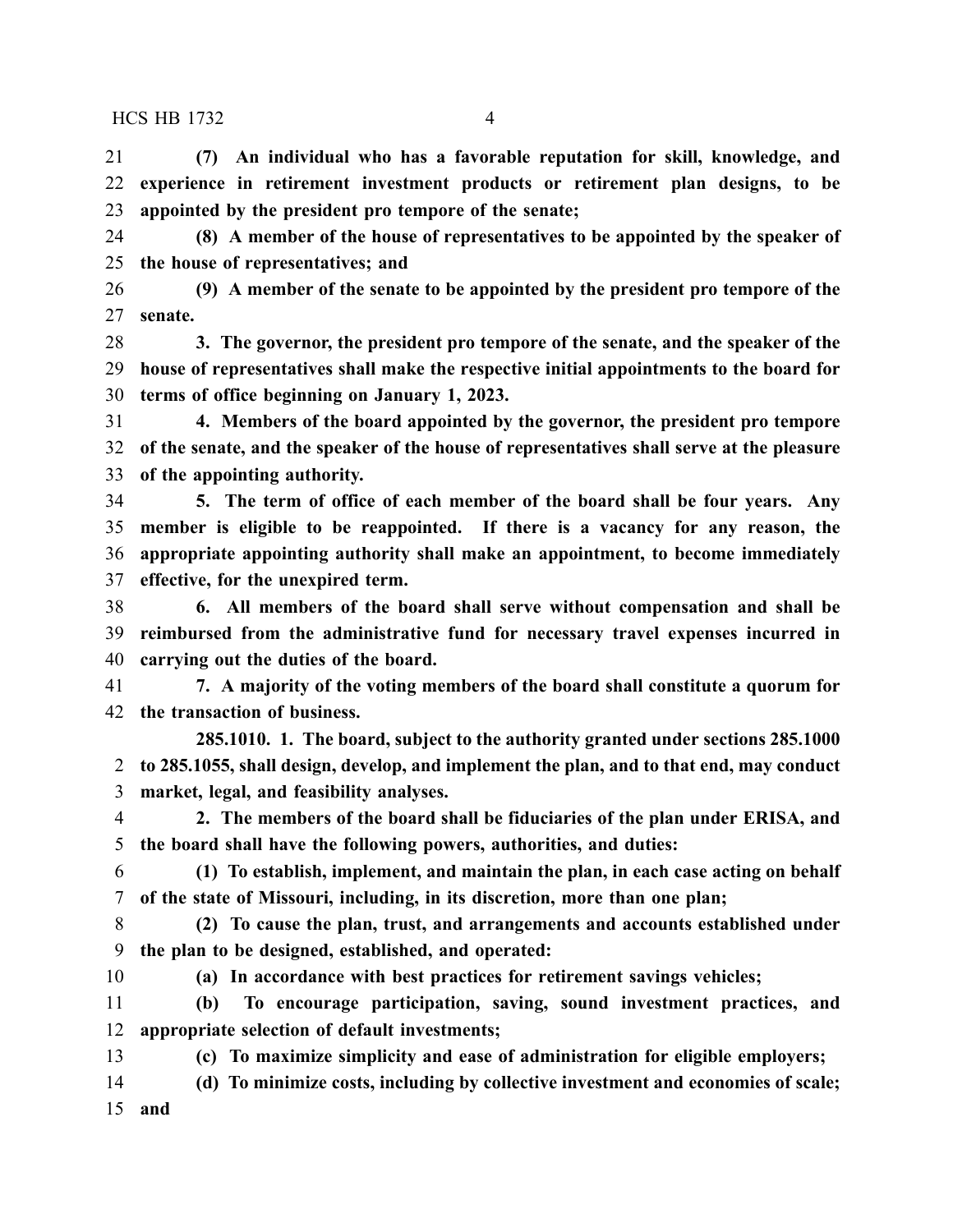**(e) To promote portability of benefits;**

 **(3) To arrange for collective, common, and pooled investment of assets of the plan and trust, including investments in conjunction with other funds with which assets are permitted to be collectively invested, to save costs through efficiencies and economies of scale;**

 **(4) To develop and disseminate educational information designed to educate participants and citizens about the benefits of planning and saving for retirement and to help participants and citizens decide the level of participation and savings strategies that may be appropriate, including information in furtherance of financial capability and financial literacy;**

 **(5) To adopt rules and regulations necessary or advisable for the implementation of sections 285.1000 to 285.1055 and the administration and operation of the plan consistent with the Internal Revenue Code and regulations thereunder, including to ensure that the plan satisfies all criteria for favorable federal tax-qualified treatment and complies, to the extent necessary, with ERISA and any other applicable federal or Missouri law. Any rule or portion of a rule, as that term is defined in section 536.010, that is created under the authority delegated in this section shall become effective only if it complies with and is subject to all of the provisions of chapter 536 and, if applicable, section 536.028. This section and chapter 536 are nonseverable, and if any of the powers vested with the general assembly pursuant to chapter 536 to review, to delay the effective date, or to disapprove and annul a rule are subsequently held unconstitutional, then the grant of rulemaking authority and any rule proposed or adopted after August 28, 2022, shall be invalid and void;**

 **(6) To arrange for and facilitate compliance by the plan or arrangements established thereunder with all applicable requirements for the plan under the Internal Revenue Code, ERISA, and any other applicable federal or Missouri law and accounting requirements, and to provide or arrange for assistance to eligible employers, eligible employees, and self-employed individuals in complying with applicable law and tax-related requirements in a cost-effective manner. The board may establish any processes deemed reasonably necessary or advisable to verify whether a person or entity is an eligible employer, including reference to online data and possible use of questions in employer tax filings;**

 **(7) To employ or retain a plan administrator; executive director; staff; trustee; record-keeper; investment managers; investment advisors; and other administrative, professional, and expert advisors and service providers, none of whom shall be members of the board and all of whom shall serve at the pleasure of the board, which shall determine their duties and compensation. The board may authorize the executive**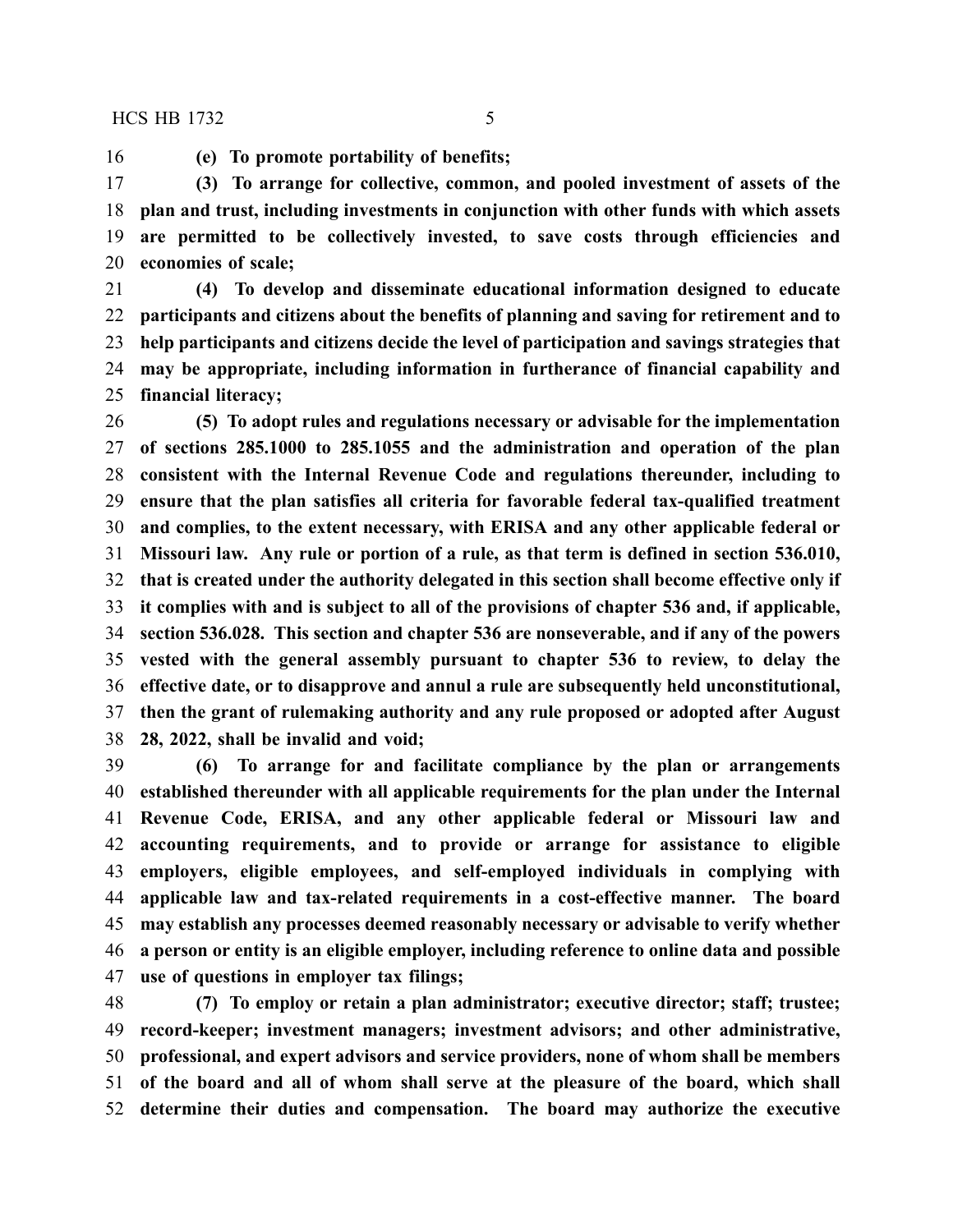**director and other officials to oversee requests for proposals or other public competitions and enter into contracts on behalf of the board or conduct any business necessary for the efficient operation of the plan or the board;**

 **(8) To establish procedures for the timely and fair resolution of participant and other disputes related to accounts or program operation and, if necessary, determine the eligibility of an employer, employee, or other individual to participate in the plan;**

 **(9) To develop and implement an investment policy that defines the plan's investment objectives, consistent with the objectives of the plan, and that provides for policies and procedures consistent with those investment objectives;**

 **(10) (a) To designate appropriate default investments that include a mix of asset classes, such as target date and balanced funds;**

 **(b) To seek to minimize participant fees and expenses of investment and administration;**

 **(c) To strive to design and implement investment options available to holders of accounts established as part of the plan and other plan features that are intended to achieve maximum possible income replacement balanced with an appropriate level of risk, consistent with the investment objectives under the investment policy. The investment options may encompass a range of risk and return opportunities and allow for a rate of return commensurate with an appropriate level of risk in view of the investment objectives under the policy. The menu of investment options shall be determined taking into account the nature and objectives of the plan, the desirability of limiting investment choices under the plan to a reasonable number, based on behavioral research findings, and the extensive investment choices available to participants in the event that funds roll over to an individual retirement account (IRA) outside the program; and**

 **(d) In accordance with subdivision (7) of this subsection, the board, to the extent it deems necessary or advisable, in carrying out its responsibilities and exercising its powers under sections 285.1000 to 285.1055, shall employ or retain appropriate entities or personnel to assist or advise it or to whom to delegate the carrying out of such responsibilities and exercising of such powers;**

 **(11) To discharge its duties and see that the members of the board discharge their duties with respect to the plan solely in the interests of the participants as follows:**

 **(a) For the exclusive purpose of providing benefits to participants and defraying reasonable expenses of administering the plan; and**

 **(b) With the care, skill, prudence, and diligence under the circumstances then prevailing that a prudent person acting in a like capacity and familiar with those matters would use in the conduct of an enterprise of a like character and with like aims;**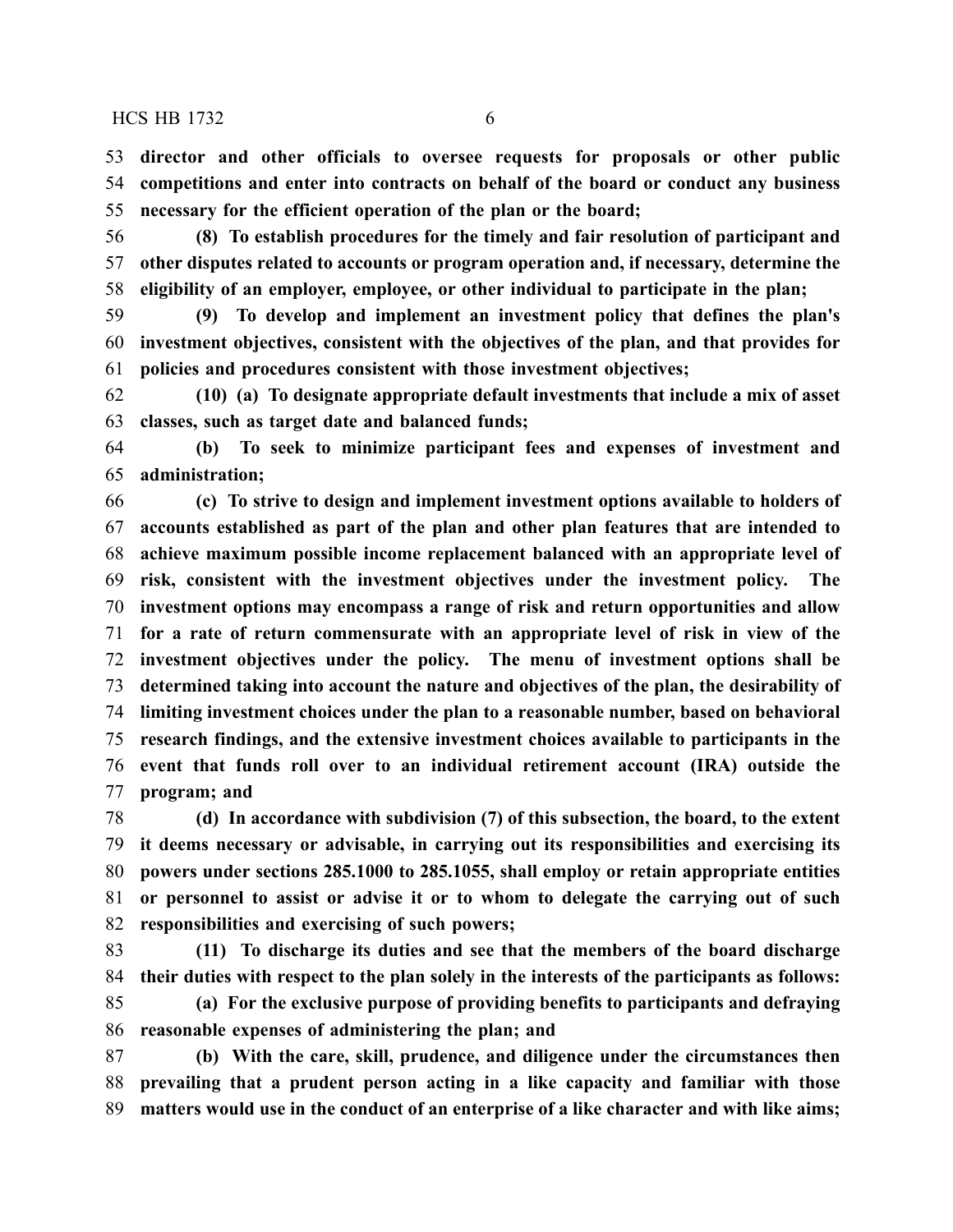**(12) To cause expenses incurred to initiate, implement, maintain, and administer the plan to be paid from contributions to, or investment returns or assets of the plan or other moneys collected by or for the plan or pursuant to arrangements established under the plan to the extent permitted under federal and Missouri law;**

 **(13) To collect application, account, or administrative fees and to accept any grants, gifts, legislative appropriations, loans, and other moneys from the state of Missouri; any unit of federal, state, or local government; or any other person, firm, or entity to defray the costs of administering and operating the plan;**

 **(14) To make and enter into competitively procured contracts, agreements, or arrangements with; to collaborate and cooperate with; and to retain, employ, and contract with or for any of the following to the extent necessary or desirable for the effective and efficient design, implementation, and administration of the plan consistent with the purposes set forth in sections 285.1000 to 285.1055 and to maximize outreach to eligible employers and eligible employees:**

 **(a) Services of private and public financial institutions, depositories, consultants, actuaries, counsel, auditors, investment advisors, investment administrators, investment management firms, other investment firms, third-party administrators, other professionals and service providers, and state public retirement systems;**

**(b) Research, technical, financial, administrative, and other services; and**

 **(c) Services of other state agencies to assist the board in the exercise of its powers and duties;**

 **(15) To develop and implement an outreach plan to gain input and disseminate information regarding the plan and retirement savings in general;**

 **(16) To cause moneys to be held and invested and reinvested under the plan; (17) To ensure that all contributions under the plan shall be used only to:**

**(a) Pay benefits to participants under the plan;**

**(b) Pay the costs of administering the plan; and**

 **(c) Make investments for the benefit of the plan, and ensure that no assets of the plan or trust are transferred to the general revenue fund or to any other fund of the state or are otherwise encumbered or used for any purpose other than those specified in this paragraph or section 285.1045;**

 **(18) To make provisions for the payment of costs of administration and operation of the program and trust;**

 **(19) To evaluate the need for and procure as needed insurance against any and all loss in connection with the property, assets, or activities of the program, including fiduciary liability coverage;**

**(20) To evaluate the need for and procure as needed pooled private insurance;**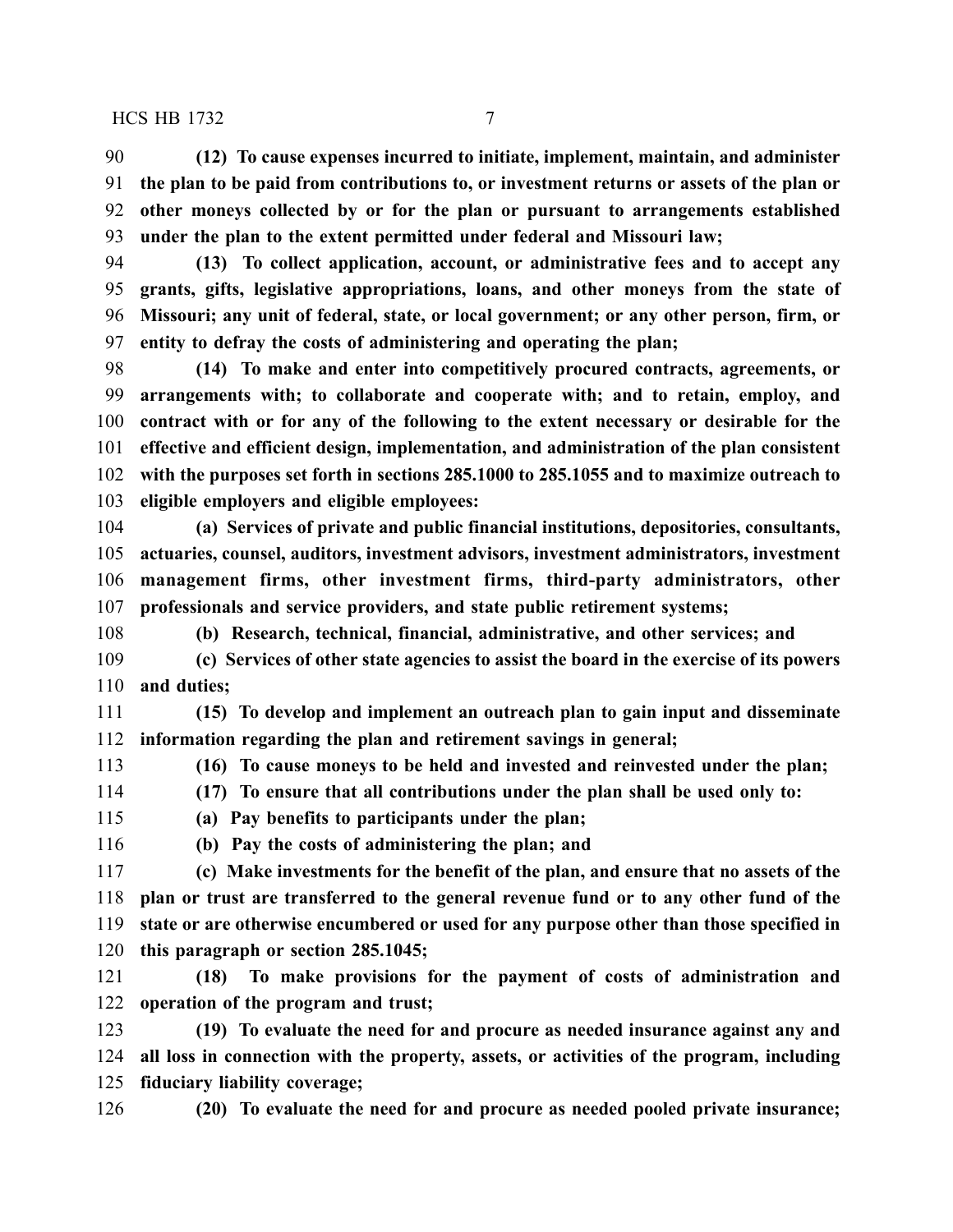**(21) To indemnify, including procurement of insurance as needed for this purpose, each member of the board from personal loss or liability resulting from a member's action or inaction as a member of the board and as a fiduciary;**

 **(22) To collaborate with and evaluate the role of financial advisors or other financial professionals, including in assisting and providing guidance for covered employees; and**

 **(23) To carry out the powers and duties of the program under sections 285.1000 to 285.1055 and exercise any and all other powers as are appropriate to effect the purposes, objectives, and provisions of such sections pertaining to the program.**

 **3. A board member, program administrator, or other staff of the board shall not: (1) Directly or indirectly, have any interest in the making of any investment under the program or in any gains or profits accruing from any such investment;**

 **(2) Borrow any program-related funds or deposits, or use any such funds or deposits in any manner, for himself or herself or as an agent or partner of others; or**

 **(3) Become an endorser, surety, or obligor on investments made under the program.**

 **4. Each board member shall be subject to the provisions of sections 105.452 and 105.454.**

**285.1015. 1. The board shall, consistent with federal law and regulation, adopt and implement the plan, which shall remain in compliance with federal law and regulations once implemented and shall be called the "Missouri Workplace Retirement Savings Plan".**

 **2. In accordance with terms and conditions specified and regulations promulgated by the board, the plan shall:**

**(1) Be set forth in documents prescribing the terms and conditions of the plan;**

 **(2) Be available on a voluntary basis to eligible employers and self-employed individuals;**

 **(3) Allow all eligible employees who choose to participate in the plan after providing appropriate written notice to opt in;**

**(4) Enroll self-employed individuals who wish to participate;**

**(5) Provide participants the option to terminate their participation at any time;**

**(6) Allow voluntary pre-tax or designated Roth 401(k) contributions;**

**(7) Allow voluntary employer contributions;**

**(8) Be overseen by the board and its designees;**

 **(9) Be administered and managed by one or more trustees, other fiduciaries, custodians, third-party administrators, investment managers, record-keepers, or other service providers;**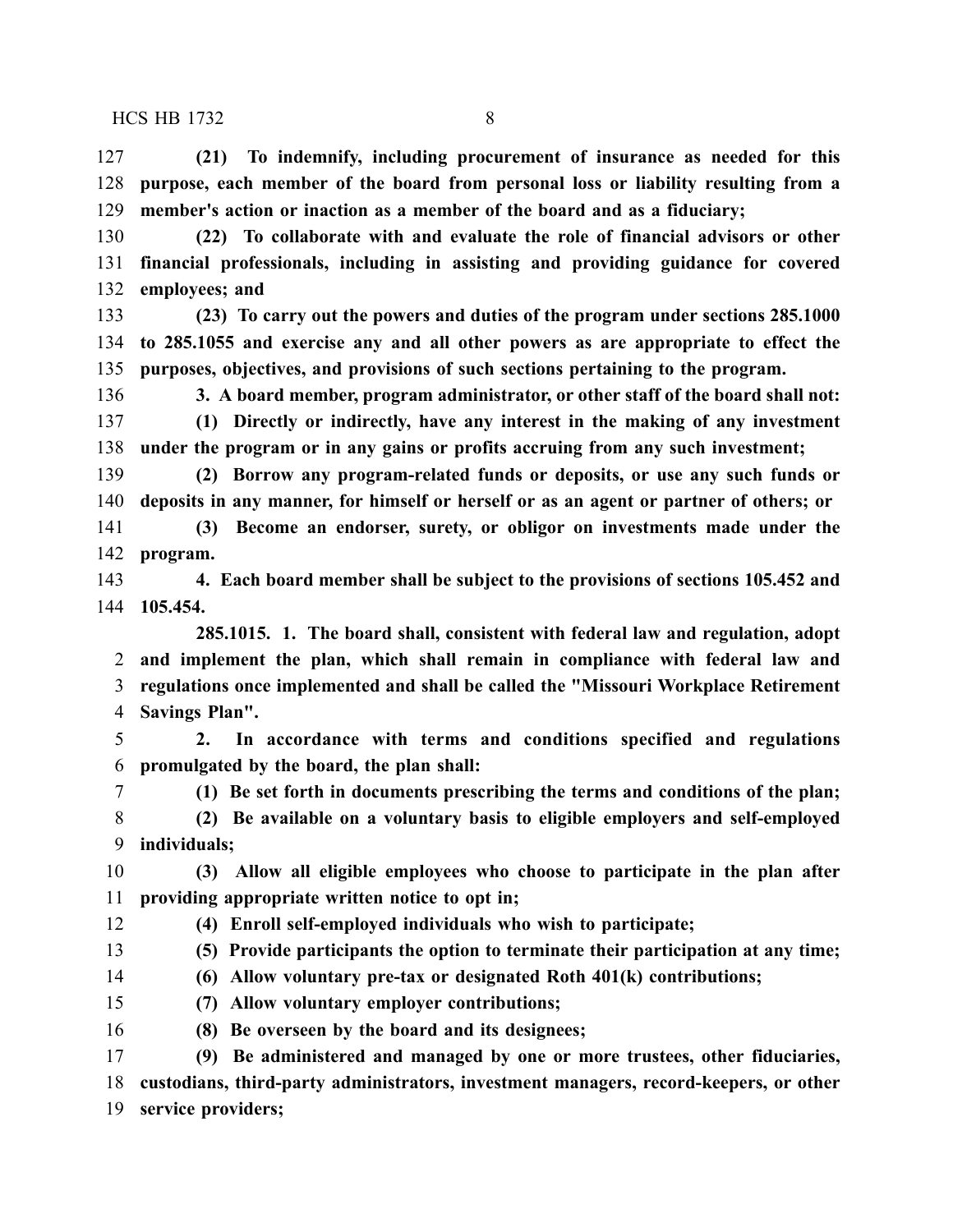**(10) An eligible employee may opt-in to contribute a minimum of one percent or any percentage, up to the maximum, in increments of one-half of one percent, of his or** 22 her salary or wages to the plan, or may at a later date elect to opt out of the plan or may **contribute at a higher or lower rate, expressed as a percentage of salary or wages;**

 **(11) Provide on a uniform basis, if and when the board so determines, in its discretion, for an increase of each participant's contribution rate, by a minimum increment of one-half of one percent of salary or wages per year, for each additional year the participant is employed or is participating in the plan up to the maximum percentage of such participant's salary or wages that may be contributed to the plan under federal law. Any such increases shall apply to participants, as determined by the board, by default or only if initiated by affirmative participant election;**

 **(12) Provide for direct deposit of contributions into investments under the plan. To the extent consistent with ERISA, the investment alternatives under the plan shall be limited to an automatic investment for participants who do not actively and affirmatively elect a particular investment option, which unless the board provides otherwise, shall be a diversified target date fund, including a series of such diversified funds to apply to different participants depending on their choice or their target retirement dates, a principal-protected option, and up to four additional investment alternatives as may be selected by the board in its discretion. To the extent consistent with ERISA, the investment options may, at the discretion of the board, include a principal-protection fund as a temporary "security corridor" option that applies as the sole initial investment before participants may choose other investments or as the initial default investment for a specified period of time or up to a specified dollar amount of contributions or account balance;**

**(13) Be professionally managed;**

 **(14) Provide for reports on the status of each participant's account to be provided to each participant at least annually and make best efforts to provide participants frequent or continual online access to information on the status of their accounts;**

 **(15) When possible and practicable, use existing employer and public infrastructure to facilitate contributions, record keeping, and outreach and use pooled or collective investment arrangements;**

 **(16) Provide that each account holder owns the contributions to or earnings on amounts contributed to his or her account under the plan and that the state and employers have no proprietary interest in those contributions or earnings;**

 **(17) Be designed and implemented in a manner consistent with federal law to the extent that it applies;**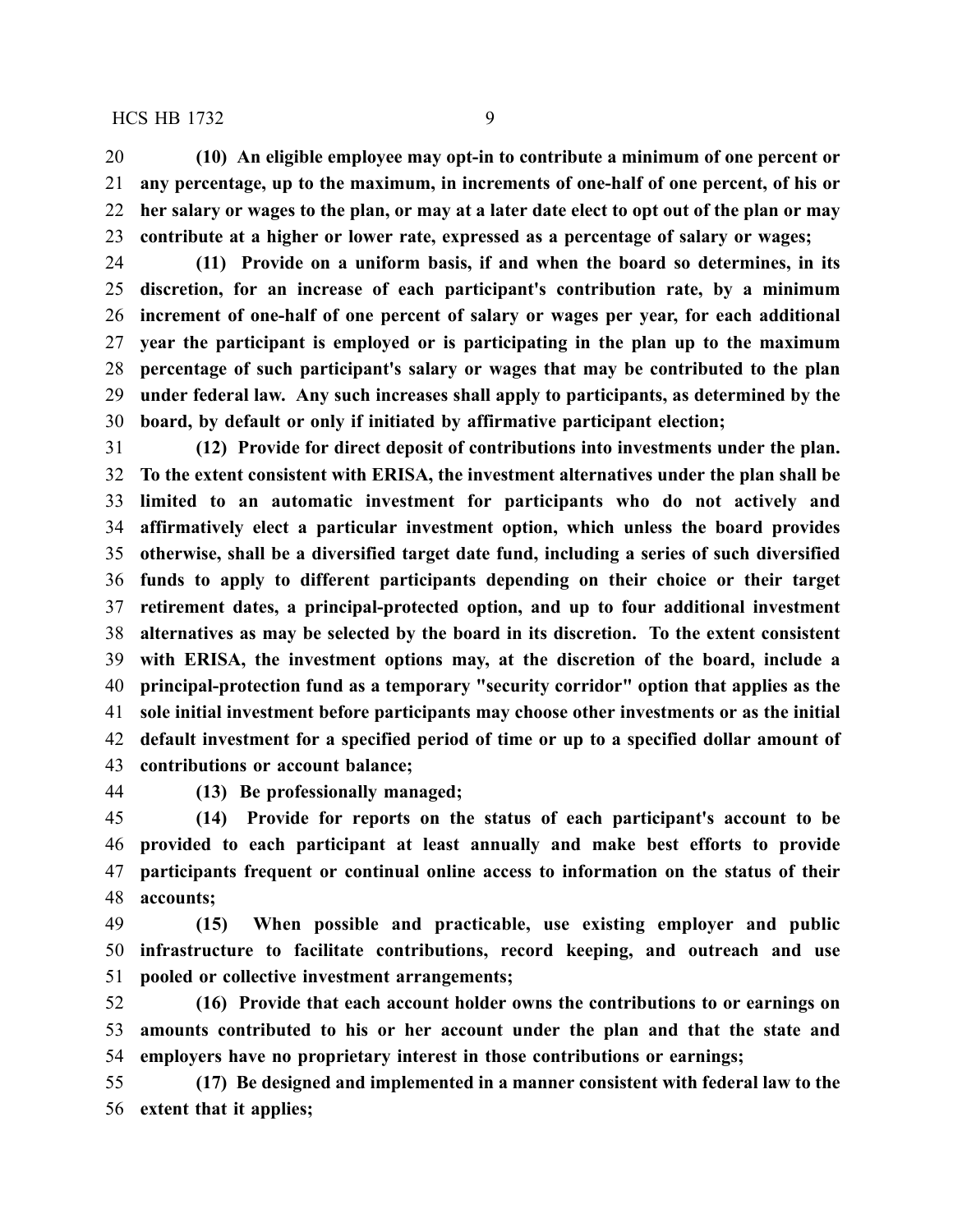**(18) Make provisions for the participation in the plan of individuals who are not employees, if allowed under federal law;**

 **(19) Establish rules and procedures governing the distribution of funds from the plan, including such distributions as may be permitted or required by the plan and any applicable provisions of ERISA, the tax-qualification rules, and the other tax laws, with the objectives of maximizing financial security in retirement, protecting spousal rights, and assisting participants to effectively manage the decumulation of their savings and to receive payment of their benefits under the plan. The board shall have the authority, in its discretion, to provide for one or more reasonably priced distribution options to provide a source of fixed regular retirement income, including income for life or for the participant's life expectancy, or for joint lives and life expectancies, as applicable;**

 **(20) Establish rules and procedures promoting portability of benefits, including the ability to make tax-free roll-overs or transfers to and from the plan, provided that any roll-over is initiated by participants; and**

 **(21) Encourage choices by employers in the state to adopt a specified tax-favored retirement plan, including the plan.**

**285.1020. The board shall adopt rules to implement the plan that:**

 **(1) Establish the processes for enrollment and contributions under the plan, including withholding by participating employers of employee payroll deduction contributions from wages and remittance for deposit to the plan; voluntary contributions by others, including self-employed individuals and independent contractors, through payroll deduction or otherwise; the making of default contributions using default investments; and participant selection of alternative contribution rates or amounts and alternative investments from among the options offered under the plan;**

 **(2) Conduct outreach to individuals, employers, other stakeholders, and the public regarding the plan. The rules shall specify the contents, frequency, timing, and means of required disclosures from the plan to eligible employees, participants, and self- employed individuals, eligible employers, participating employers, and other interested parties. These disclosures shall include, but not be limited to:**

**(a) The benefits associated with tax-favored retirement saving;**

 **(b) The potential advantages and disadvantages associated with participating in the plan;**

 **(c) Instructions for enrolling, making contributions, and opting out of participation;**

 **(d) The potential availability of a saver's tax credit, including the eligibility conditions for the credit and instructions on how to claim it;**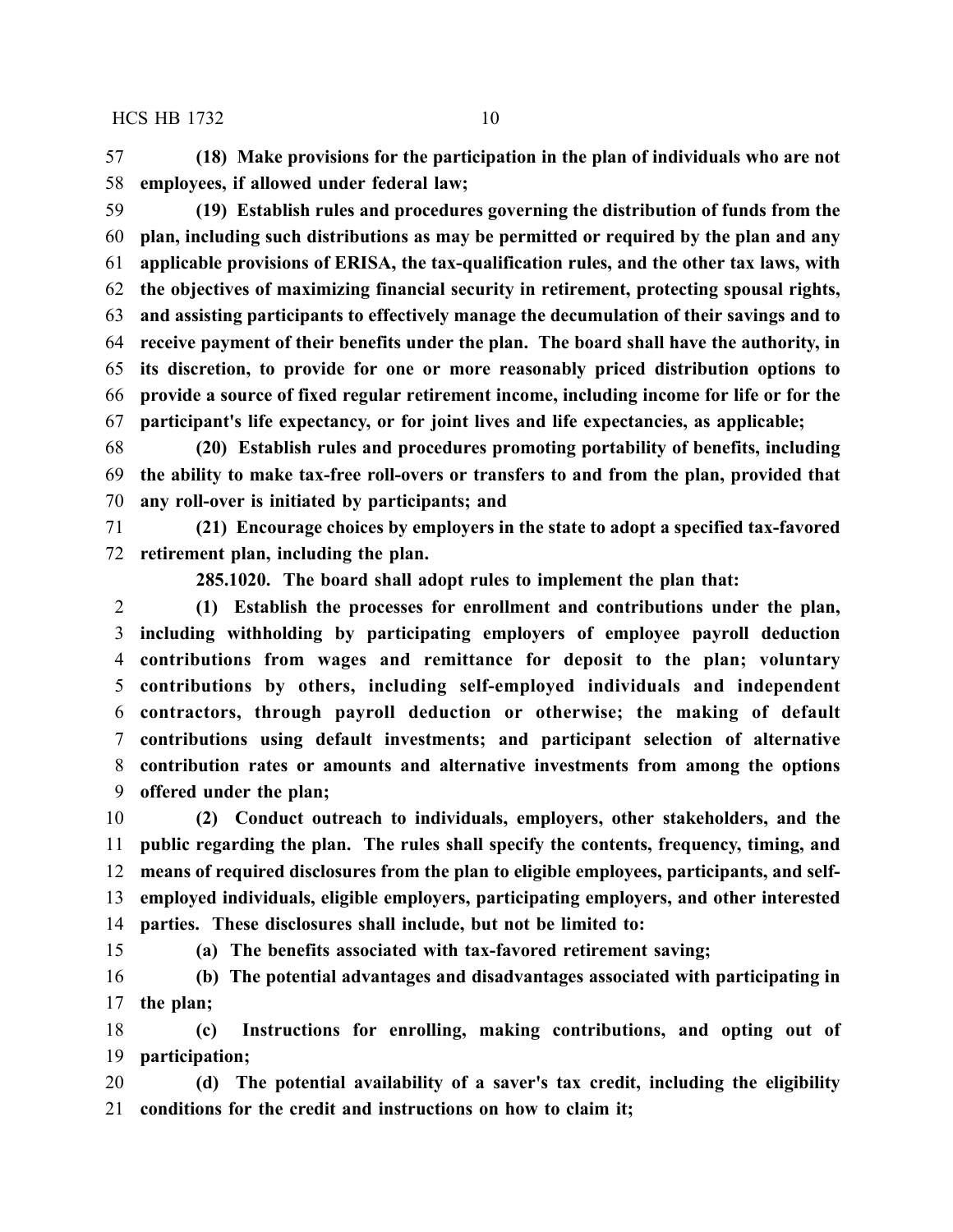**(e) A disclaimer that employees seeking tax, investment, or other financial advice should contact appropriate professional advisors, and that participating employers are not in a position to provide such advice and are not liable for decisions individuals make in relation to the plan;**

 **(f) The potential implications of account balances under the plan for the application of asset limits under certain public assistance programs;**

 **(g) A disclaimer that the account owner is solely responsible for investment performance, including market gains and losses, and that plan accounts and rates of return are not guaranteed by any employer, the state, the board, any board member or state official, or the plan;**

 **(h) Any additional information about retirement and saving and other information designed to promote financial literacy and capability, which may take the form of links to, or explanations of how to obtain, such information; and**

**(i) Instructions on how to obtain additional information about the plan; and**

 **(3) Ensure that the assets of the trust and plan shall at all times be preserved, invested, and expended only for the purposes set forth in sections 285.1000 to 285.1055, and that no property rights therein shall exist in favor of the state, except as provided under section 285.1045.**

**285.1025. An eligible employer, a participating employer, or other employer is not and shall not be liable for or bear responsibility for:**

**(1) An employee's decision to participate in or opt out of the plan;**

**(2) An employee's decision as to which investments to choose;**

**(3) Participants' or the board's investment decisions;**

 **(4) The administration, investment, investment returns, or investment performance of the plan, including without limitation any interest rate or other rate of return on any contribution or account balance, provided that the eligible employer, participating employer, or other employer is not involved in the administration or investment of the plan;**

**(5) The plan design or the benefits paid to participants; or**

 **(6) Any loss, failure to realize any gain, or any other adverse consequences, including without limitation any adverse tax consequences or loss of favorable tax treatment, public assistance, or other benefits, incurred by any person as a result of participating in the plan.**

**285.1030. 1. The state of Missouri; the board; each member of the board; any other state official, state board, commission, and agency; any member, officer, and employee thereof; and the plan:**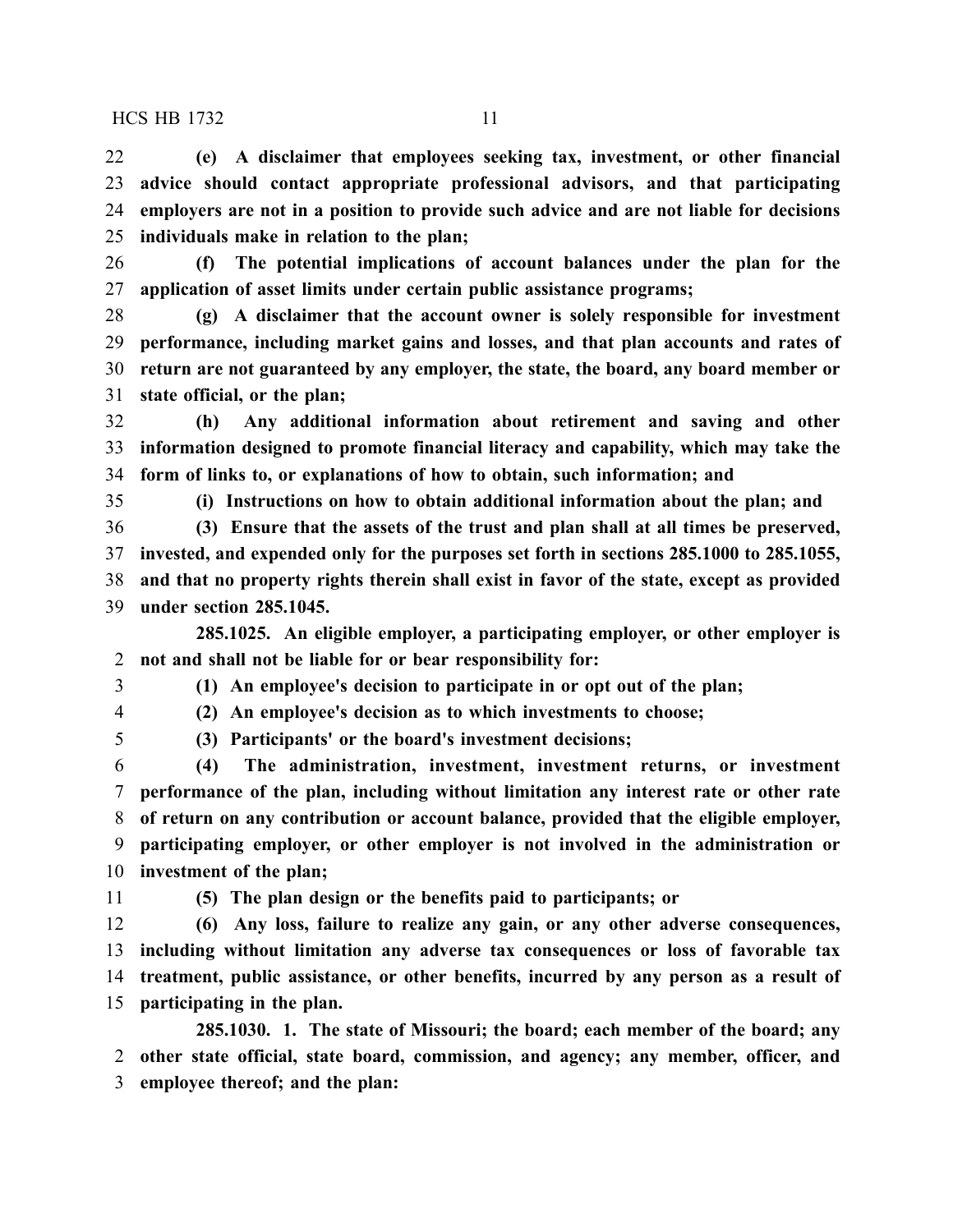**(1) Shall not guarantee any interest rate or other rate of return on or investment performance of any contribution or account balance; and**

 **(2) Shall not be liable or responsible for any loss, deficiency, failure to realize any gain, or any other adverse consequences, including without limitation any adverse tax consequences or loss of favorable tax treatment, public assistance, or other benefits, incurred by any person as a result of participating in the plan.**

 **2. The debts, contracts, and obligations of the plan or the board are not the debts, contracts, and obligations of the state, and neither the faith and credit nor the taxing power of the state is pledged directly or indirectly to the payment of the debts, contracts, and obligations of the plan or the board.**

 **3. Nothing in sections 285.1000 to 285.1055 shall be construed to guarantee any interest rate or other rate of return on or investment performance of any contribution or account balance.**

**285.1035. 1. Individual account information relating to accounts under the plan and relating to individual participants including, but not limited to, names, addresses, telephone numbers, email addresses, personal identification information, investments, contributions, and earnings shall be confidential and shall be maintained as confidential, provided that such information may be disclosed:**

 **(1) To the extent necessary to administer the plan in a manner consistent with sections 285.1000 to 285.1055, ERISA, the Internal Revenue Code, or any other federal or Missouri law; or**

 **(2) If the individual who provides the information or who is the subject of the information expressly agrees in writing to the disclosure of the information.**

 **2. Information required to be confidential under subsection 1 of this section shall be considered a "closed record" as that term is defined in section 610.010.**

**285.1040. The board may enter into an intergovernmental agreement or memorandum of understanding with the state of Missouri and any agency thereof to receive outreach, technical assistance, enforcement and compliance services, collection or dissemination of information pertinent to the plan, subject to such obligations of confidentiality as may be agreed or required by law, or other services or assistance. The state of Missouri and any agency thereof that enters into such agreements or memoranda of understanding shall collaborate to provide the outreach, assistance, information, and compliance or other services or assistance to the board. The memoranda of understanding may cover the sharing of costs incurred in gathering and disseminating information and the reimbursement of costs for any enforcement activities or assistance.**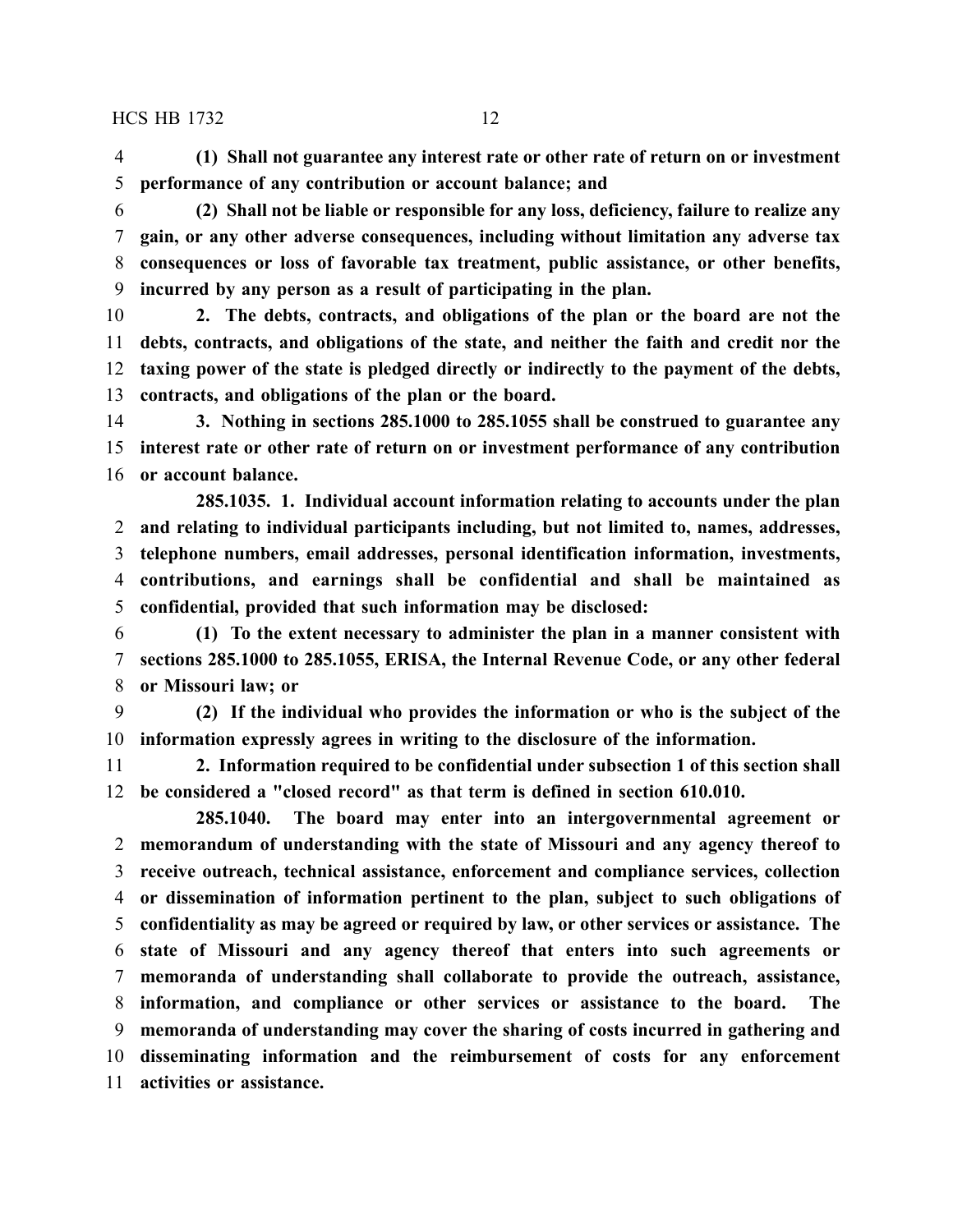**285.1045. 1. There is hereby created in the state treasury the "Missouri Workplace Retirement Savings Administrative Fund", which shall consist of moneys collected under this section. The state treasurer shall be custodian of the fund. In accordance with sections 30.170 and 30.180, the state treasurer may approve disbursements. Subject to appropriation, moneys in the fund shall be distributed by the state treasurer solely for the administration of sections 285.1000 to 285.1055.**

 **2. Notwithstanding the provisions of section 33.080 to the contrary, any moneys remaining in the fund at the end of the biennium shall not revert to the credit of the general revenue fund.**

 **3. The state treasurer shall invest moneys in the fund in the same manner as other funds are invested. Any interest and moneys earned on such investments shall be credited to the fund.**

 **4. The Missouri workplace retirement savings administrative fund shall consist of:**

**(1) Moneys appropriated to the administrative fund by the general assembly;**

 **(2) Moneys transferred to the administrative fund from the federal government, other state agencies, or local governments;**

 **(3) Moneys from the payment of application, account, administrative, or other fees and the payment of other moneys due to the board;**

 **(4) Any gifts, donations, or grants made to the state of Missouri for deposit in the administrative fund;**

 **(5) Moneys collected for the administrative fund from contributions to, or investment returns or assets of, the plan or other moneys collected by or for the plan or pursuant to arrangements established under the plan to the extent permitted under federal and Missouri law; and**

**(6) Earnings on moneys in the administrative fund.**

 **5. To the extent consistent with ERISA, the tax qualification rules, and other federal law; the board shall accept any grants, gifts, appropriations, or other moneys from the state; any unit of federal, state, or local government; or any other person, firm, partnership, corporation, or other entity solely for deposit into the administrative fund, whether for investment or administrative expenses.**

 **6. To enable or facilitate the start-up and continuing operation, maintenance, administration, and management of the program until the plan accumulates sufficient balances and can generate sufficient funding through fees assessed on program accounts for the plan to become financially self-sustaining:**

 **(1) The board may borrow from the state of Missouri; any unit of federal, state, or local government; or any other person, firm, partnership, corporation, or other entity**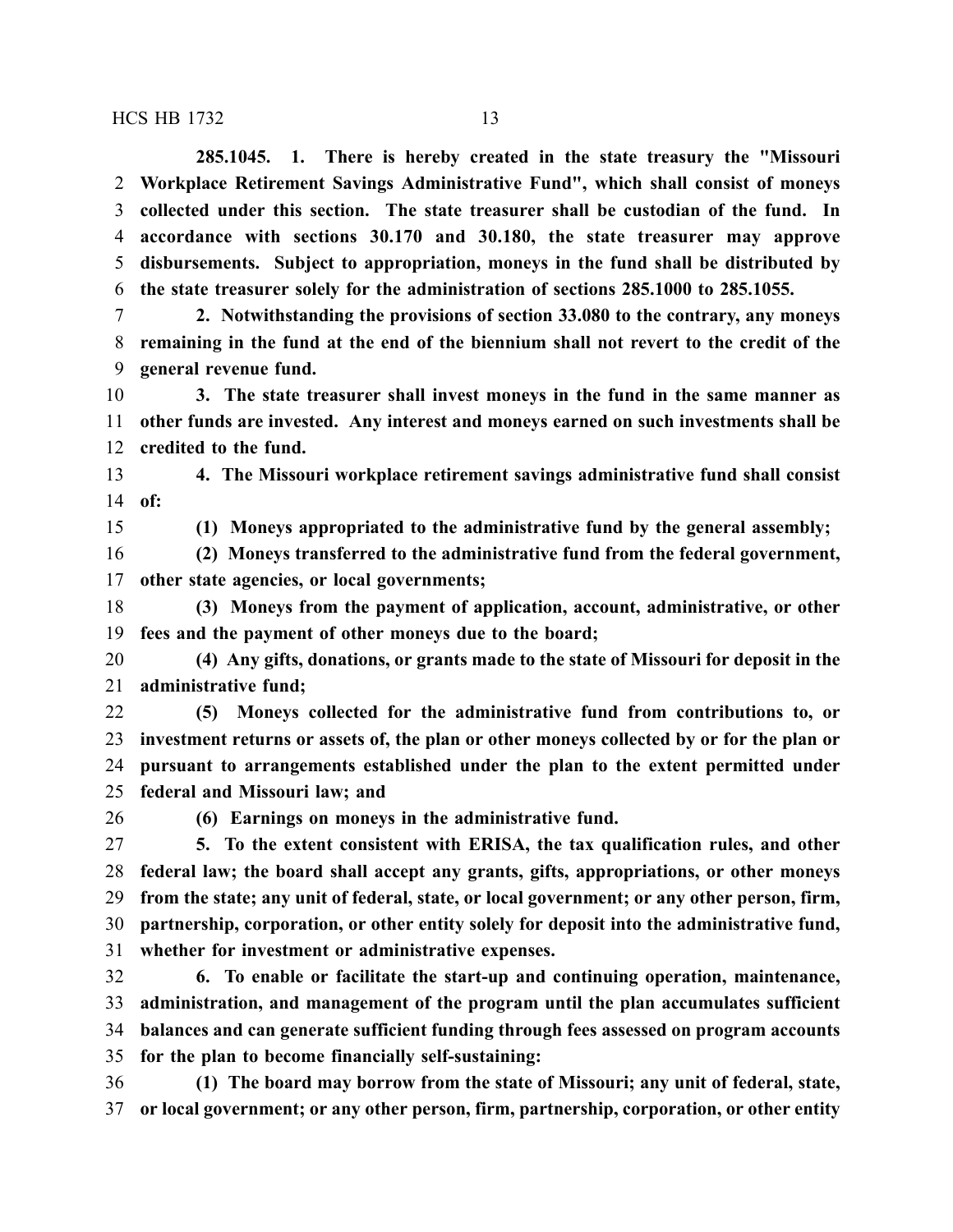**working capital funds and other funds as may be necessary for this purpose, provided that such funds are borrowed in the name of the plan and board only and that any such borrowings shall be payable solely from the revenues of the plan; and**

 **(2) The board may enter into long-term procurement contracts with one or more financial providers that provide a fee structure that would assist the plan in avoiding or minimizing the need to borrow or to rely upon general assets of the state.**

 **7. Subject to appropriation, the state of Missouri may pay administrative costs associated with the creation, maintenance, operation, and management of the plan and trust until sufficient assets are available in the administrative fund for that purpose. Thereafter, all administrative costs of the administrative fund, including any repayment of start-up funds provided by the state of Missouri, shall be repaid only out of moneys on deposit therein. However, private funds or federal funding received in order to implement the program until the administrative fund is self-sustaining shall not be repaid unless those funds were offered contingent upon the promise of such repayment.**

 **8. The board may use the moneys in the administrative fund solely to pay the administrative costs and expenses of the plan and the administrative costs and expenses the board incurs in the performance of its duties under sections 285.1000 to 285.1055.**

**285.1050. 1. The board shall keep an accurate account of all the activities, operations, receipts, and expenditures of the plan, the trust, and the board. Each year, a full audit of the books and accounts of the board pertaining to those activities, operations, receipts and expenditures, personnel, services, or facilities shall be conducted by a certified public accountant and shall include, but not be limited to, direct and indirect costs attributable to the use of outside consultants, independent contractors, and any other persons who are not state employees for the administration of the plan. For the purposes of the audit, the auditors shall have access to the properties and records of the plan and board and may prescribe methods of accounting and the rendering of periodic reports in relation to projects undertaken by the plan.**

 **2. By August first of each year, the board shall submit to the governor, the state treasurer, the president pro tempore of the senate, and the speaker of the house of representatives a public report on the operation of the plan and trust and activities of the board, including an audited financial report, prepared in accordance with generally accepted accounting principles, detailing the activities, operations, receipts, and expenditures of the plan and board during the preceding calendar year. The report shall also include a summary of the benefits provided by the plan, the number of participants, the names of the participating employers, the contribution formulas and amounts of contributions made by participants and by each participating employer, the withdrawals, the account balances, investments, investment returns, and fees and**